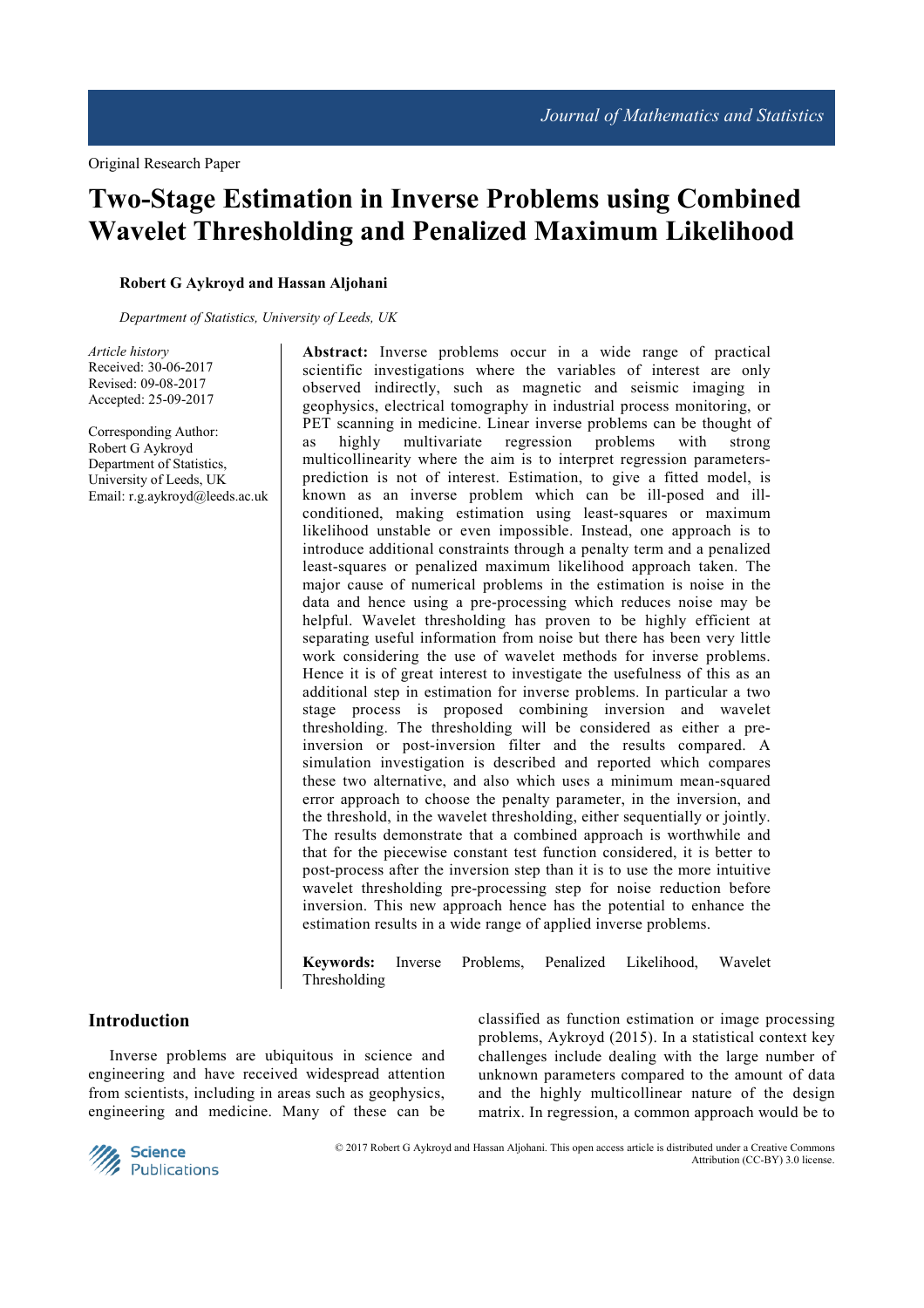perform lasso (Tibshirani, 1996) or ridge regression (Hoerl and Kennard, 1970) to stabilize estimation. These work well in standard model selection type regression problems (Zou and Hastie, 2005)-but the theme of this paper is function estimation, rather than variable selection or prediction, and such shrinkage estimators are not appropriate as they would effectively introduce a bias towards zero. Instead, some form of assumption about the smoothness of the unknown function is more appropriate and hence additional constraints in the form of local differences are widely used.

Inverse problems can be divided into two main types, linear and non-linear inverse problems. The most common being linear problems, the theme of this paper, which can be defined by the following vectormatrix model:

$$
y_n = Kf_m + \epsilon_n \tag{1}
$$

with data vector  $y_{n\times1} = \{y_i: i = 1,...,n\}$ , kernel matrix  $K_{n\times m}$  $= \{K_{ij}: i = 1,...,n, j = 1,...,m\},$  vector of unknown parameters  $f_{m \times 1} = \{f_j : j = 1, ..., m\}$  and errors  $\epsilon_{n \times 1} = \{\epsilon_i : i =$  $1, \ldots, n$ . Further, the errors are often assumed to be independent and identically distributed normal random variables, that is  $\epsilon \sim N_n(0, \sigma^2 I_n)$ . Note that the use of notation  $f_m$  for the vector of unknowns, rather than the more usual  $\beta$  in regression modelling and  $K$  rather than  $X$ for what would be called the design matrix, has been chosen to be consistent with the later notation for function estimation.

As illustration and for later use in simulation experiments, consider the Blocks test functions (Donoho and Johnstone, 1994; Nason, 2010a) from the wavethresh package (Nason, 2010b) available in *R* (R Core Team, 2016). The piecewise constant nature of this function makes estimation a very challenging problem especially when tackled as an inverse problem, but it is well motivated by stratigraphy problems in archaeology (Allum *et al*., 1999). Next, consider Gaussian blurring leading to the kernel matrix, *K*, defined as:

$$
K_{ij} = \frac{1}{\sqrt{2\pi\delta^2}} \exp\left(-\frac{\delta_{ij}^2}{2\delta^2}\right), \quad i = 1, \dots, n, j = 1, \dots, m \tag{2}
$$

where,  $\delta_{ij} = i - j$  and  $\delta$  is a positive parameter which controls the amount of blur.

Figure 1 shows three examples with  $n = m = 64$ and  $\sigma$  = 1 but for a range of values of  $\delta$ . In each the same red dashed line shows the true, but in practice unknown, function which is to be estimated, then the black solid line shows the blurred result of applying a kernel matrix and finally the points show typical data. In (a) there is no blur and hence the points are scattered equally around the true function. As the blurring increases, the edges of the true step function are rounded, as in (b) and then all detail is completely lost, as in (c). The examples in (b) and (c) correspond to moderate and large blurring of the underlying function and hence moderate and difficult inverse problems - the reciprocal condition numbers are  $6\times10^{-4}$  and  $4\times10^{-20}$  with values close to 1 indicating a well-conditioned problem (Golub and Van Loan, 1989). Estimation should be easy in (a), accurate and reliable in (b), but might be essentially useless in (c).

The rest of this paper is structured as follows. Section 2 provides key properties of inverse estimation and Section 3 an introduction to wavelet methods. Section 4 describes the proposed two-stages approach with a simulation study to investigate estimation properties in Section 5. The final summary and conclusions are presented in Section 6.



Fig. 1. Typical data (points) derived from the Blocks test function (dashed line) along with blurred test function (solid line) for different levels of blur, (a) no blur ( $\delta$ = 0), (b) moderate blur ( $\delta$ = 0.02), (c) large blur ( $\delta$ = 0.08)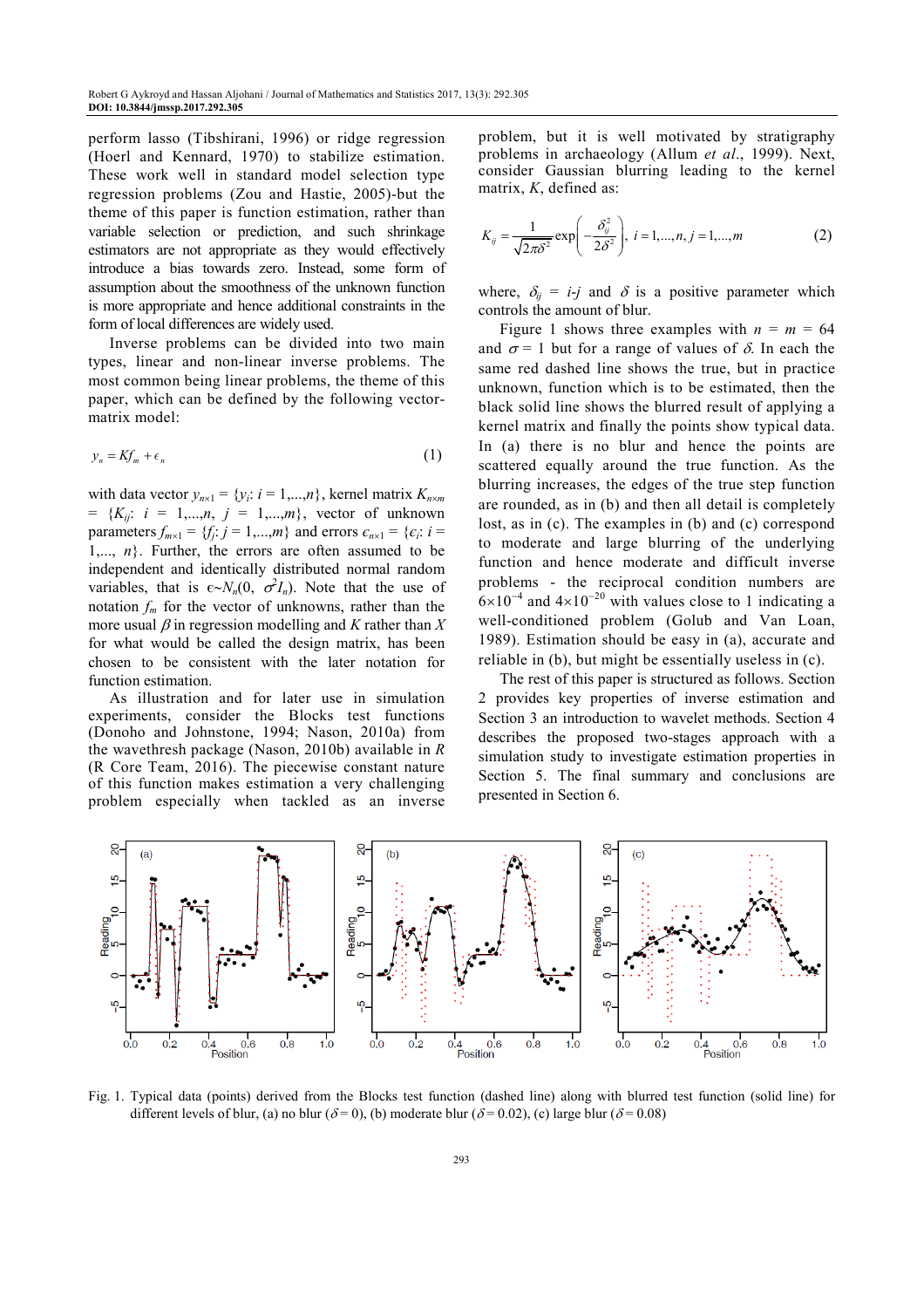## **Inverse Estimation using Penalized Likelihood**

From the above mathematical statements it is now possible to define the log-likelihood:

$$
\ell(f) = -\frac{1}{2\sigma^2} \left( y - Kf \right)^T \left( y - Kf \right) \tag{3}
$$

with the maximum likelihood estimate of *f* given by:

$$
\hat{f}_{ML} = \left(K^T K\right)^{-1} K^T y. \tag{4}
$$

Note that our aim is not to fit a model to allow the prediction of *y* but to interpret the estimates of *f*. This means that stable estimation of *f* is a requirement of the procedure. In inverse problems, however, estimation of this unknown parameter vector is not straight forward as either: (i) no solution exists, (ii) there are multiple solutions or (iii) the solution does not depend smoothly on the data as small changes in the noise can lead to wildly different estimates - these properties define an inverse problem (Hadamard, 2014). Reinterpreting these conditions into statistical terminology. The first reason is that the number of parameters is larger and sometimes much larger, than the number of observations. The second reason is that even when the number of parameters is fewer than the number of data points there can still be problems due to collinearity, which is the condition where the independent variables are strongly correlated with each other.

Hence, in many inverse problems it is not possible to calculate the inverse,  $(K^T K)^{-1}$ , as the system has fewer equations than unknowns or is ill-conditioned being nearly multicollinear. To solve this problem, additional constraints are introduced leading to a penalized log-likelihood:

$$
\ell_p(f,\kappa) = -\frac{1}{2\sigma^2} (y - Kf)^T (y - Kf) - \kappa R(f), \ \kappa > 0 \tag{5}
$$

where,  $R(f)$  is a penalty function with small values of *R*(*f*) indicating preferred choices of *f*. The parameter  $\kappa$  is chosen to balance the relative weight given to the likelihood and penalty terms. Before moving on, it is worth noting that the penalized log-likelihood can be interpreted in a Bayesian setting as log-likelihood plus log-prior, but that approach will not be adopted here.

In many situations the penalty can be written in terms of a matrix, that is  $R(f) = Rf$  and in these cases the solution of the penalized likelihood problem produces the estimation equation:

$$
\hat{f} = \left(K^T K + \kappa R^T R\right)^{-1} K^T y \tag{6}
$$

Common choices of R can be derived based on assumptions about the smoothness of *f*. If it is believed that the function is not different from a constant, then this suggests considering the first derivative of *f* which can be approximated by the first difference and then  $(f) \propto \int (f'(t))^2 dt \approx \sum (\hat{f}_i - \hat{f}_{i+1})^2$  $R_1(f) \propto \int (f'(t))^2 dt \approx \sum (\hat{f}_i - \hat{f}_{i+1})^2$ . Note that this equals zero if and only if  $\hat{f}(t)$  is constant. Then, the corresponding matrix representations,  $R_1$  can be written as:

| $R_1 = \begin{pmatrix} 1 & -1 & 0 & 0 & \dots & 0 & 0 & 0 \\ 0 & -1 & 1 & 0 & \dots & 0 & 0 & 0 \\ \vdots & \vdots & \vdots & \vdots & \dots & \vdots & \vdots & \vdots \\ 0 & 0 & 0 & 0 & \dots & 0 & -1 & 1 \end{pmatrix}.$ |  |  |  |  |  |
|-------------------------------------------------------------------------------------------------------------------------------------------------------------------------------------------------------------------------------|--|--|--|--|--|
|                                                                                                                                                                                                                               |  |  |  |  |  |
|                                                                                                                                                                                                                               |  |  |  |  |  |
|                                                                                                                                                                                                                               |  |  |  |  |  |

This leads to what is called first-order smoothing. The idea can be extended to higher order smoothing, but the first-order generally works very well even when the unknown function is not a constant.

To measure the accuracy of the fitted function,  $\hat{f}_{m\times 1} = \left\{ \hat{f}_j : j = 1,...,m \right\}$ , the mean squared-error can be calculated and then the best value for the penalty parameter,  $\kappa$ , found by minimising this mean-squared error, that is:

$$
\hat{\kappa} = \arg\min_{\kappa} MSE(\kappa), \text{ where } MSE = \frac{1}{m} \sum_{j=1}^{m} (\hat{f}_j - f_j)^2. \tag{7}
$$

Although, in practice, the true function is unknown it is usual to either have training data or be able to perform realistic simulations. Further, simulation also allows a comparison of different estimation approaches.

To illustrate standard function estimation using penalized likelihood inversion, consider Fig. 2 and 3 which use  $\delta = 0.02$  and  $\delta = 0.08$  respectively - these are the same cases as shown in Fig. 1 corresponding to moderate and large blurring of the underlying function. When  $\delta = 0.02$ , Fig. 2,  $\hat{\kappa} = 0.011$  and  $MSE(\hat{\kappa}) = 6.83$ . Although in (a) it is not clear that the estimate is better than the data, noting that the MSE of the data is 9.75 reveals a substantial improvement has been achieved.

In Fig. 3, with  $\delta = 0.08$  the situation is a little different. In (b) the location of the minimum is poorly defined - in contrast to the well-defined minimum in Fig. 2b – with all  $\kappa$  values above about 0.01 producing a similar MSE but with  $\hat{\kappa} = 0.060$  and *MSE* ( $\hat{\kappa} = 20.76$  compared to a data MSE of 26.18. The estimate clearly follows the true function slightly better with the peaks and troughs more pronounced. These examples, however, have highlighted the main drawback of estimating piecewise constant functions using smoothing penalties - that is the estimates are smooth and are not piecewise constant.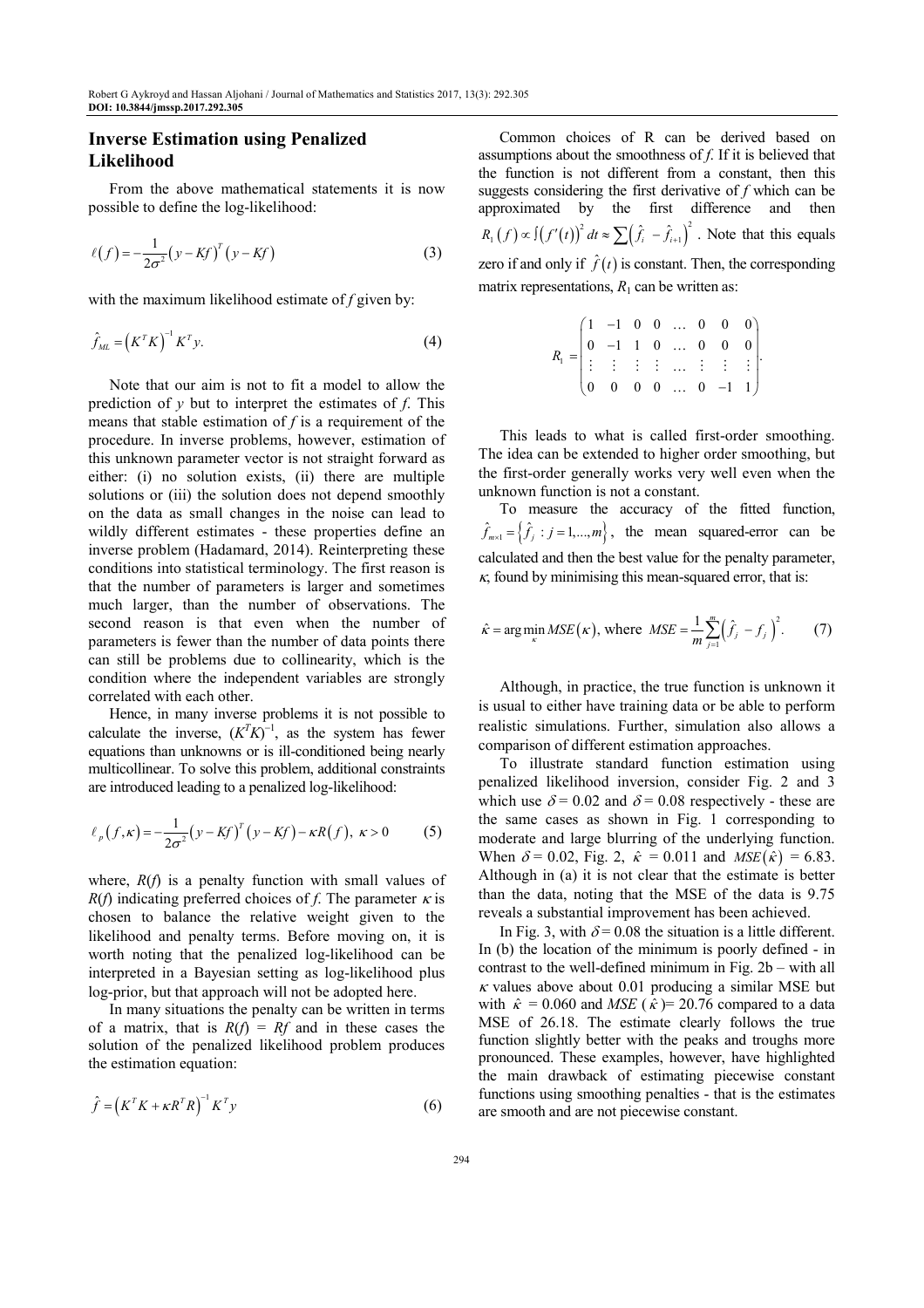

Fig. 2. Inversion, (a) estimate (solid black line) of Blocks test function (red dashed line) from  $n = 64$  data values (points) with  $\delta$ = 0.02, (b) Mean-squared error (black line) as a function of the penalty parameter  $\kappa$  showing the minimum MSE value (point)



Fig. 3. Inversion, (a) estimate (solid black line) of Blocks test function (red dashed line) from  $n = 64$  data values (points) with  $\delta$ 0.08, (b) Mean-squared error (black line) as a function of the penalty parameter  $\kappa$  showing the minimum MSE value (point)

# **Wavelet Representations and Thresholding Methods**

#### *The Discrete Wavelet Transform*

Wavelet theory can be applied in many fields and applications (Young, 1993; Vidakovic, 2009) and can be explained in simple terms as describing a signal by a few wavelet coefficients, hence producing a sparse and multi-resolution representation. The most common way in which wavelets are applied is to de-noise signals which can be achieved through thresholding or shrinkage of the wavelet coefficients and then reconstruct of the signal - a straightforward introduction can be found in Vidakovic and Mueller (1994). This has the effect of both reducing the noise contribution and compressing the original data while keeping a good quality of approximation (Raimondo, 2002).

In the standard setting, consider an unknown function *f* at a set of equally-spaced locations which is corrupted by noise. Consider a set of noisy data  $y = (y_1, \ldots, y_n)$  that are observed values recorded at the same locations, then the model is given by:

$$
y = f + \epsilon \tag{8}
$$

where,  $\epsilon$  is a vector of random variables such that  $\epsilon \sim N_n(0, \epsilon)$  $\sigma^2 I_n$ ) and  $n = 2^J$ , for some index  $J \in \mathbb{N}$ . Consider the wavelet transform of the unknown function *f* defined by:

$$
d_f = W^T f
$$

where, *W* is an orthonormal matrix containing the wavelet basis. Hence, the unknown function *f* can be equivalently defined by its discrete wavelet transform *d<sup>f</sup>*  $= \{d_{ij}: i = 0,...,2^{j-1}, j = 0,...,J-1\}$  where  $J = \log_2(n)$ . The wavelet decomposition of the data *y* can be written as:

$$
d_y = Wy = W(f + \epsilon) = Wf + W\epsilon = d_f + \eta \tag{9}
$$

where,  $d_y$  and  $d_f$  are vectors of the wavelet coefficients of *y* and *f* respectively. Thus, the model in (9) can be written equivalently as:

$$
d_y = d_f + \eta. \tag{10}
$$

The orthogonality of matrix *W* and normality of the noise vector  $\epsilon$  implies the noise vector  $\eta$  is also normal with the same structure as  $\epsilon$ , that is  $\eta \sim N_n(0,$  $\sigma^2 I_n$ ).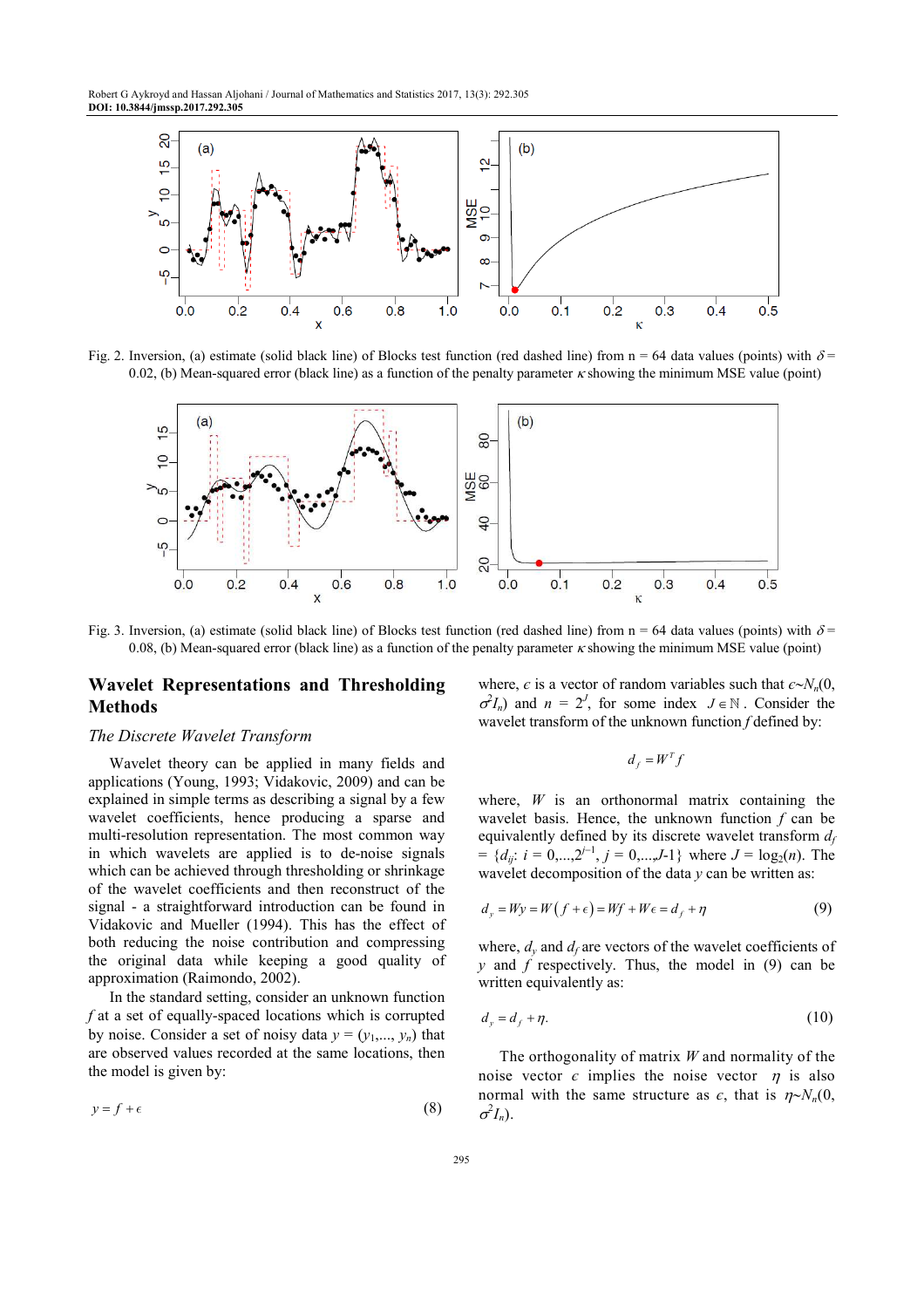

Fig. 4. Wavelet tableaux of Blocks test function, for  $\delta = 0, 0.01, 0.1$  (columns) and  $\sigma = 0, 5$  (rows)

Figure 4 shows empirical wavelet coefficients for the Blocks test function sampled at  $m = 64$  equally spaced points with  $\delta = 0, 0.01, 0.1$  (columns) and  $\sigma = 0, 5$  (rows) all panels have common scale to allow direct comparison. Hence, (a) shows the wavelet coefficients of the true function, then moving along a row shows the effects of increased blur and moving down a row corresponds to increased noise. As the blur increases the non-zero wavelet coefficients become closer to zero, whereas as the level of noise becomes large, the number of non-zero wavelet coefficients in the finer levels increases.

#### *Wavelet Thresholding*

Wavelet thresholding is a non-parametric and nonlinear technique used in function estimation based on a concept of sparseness. Hence, thresholding of the empirical wavelet coefficients works best in problems where the underlying set of true coefficients is sparse. It is assumed that the majority of the wavelet coefficients are small, which are set to zero and the remaining few are large, which are kept. This is sometimes described as those below a threshold are "removed" while the others are "kept". The aim is that the resulting adjusted wavelet coefficients contain less noise whilst retaining important information. The simplest example is the Hard thresholding rule which is defined as:

$$
\hat{d}_f = \begin{cases} 0, & \text{if } |d| \le \lambda \\ d_y, & \text{if } |d| > \lambda \end{cases}
$$
\n(11)

where,  $\lambda$  is the threshold. The set of wavelet coefficients after thresholding  $\hat{d}_f$  are then taken as estimates of the true wavelet coefficients  $d_f$ . Then, an estimate of the function *f*, using the estimates of  $d_f$ , is defined as:

$$
\hat{f} = W^T \hat{d}_f. \tag{12}
$$

In the wavelet shrinkage approach, a big challenge is to find an appropriate threshold value  $\lambda$  (Raimondo, 2002). Note that when  $\lambda = 0$  all the coefficient are kept, while  $\lambda = \infty$  means that all the coefficients are shrunk. The thresholding rule works better if the thresholding value is specified well, see for example Nason (1996). Considering again Fig. 4 emphasises that this is a difficult aim to achieve as the blurring reduces the contrast in magnitudes between coefficients and the noise hides what differences remain.

Following the approach taken above for choosing the value of the penalty parameter  $\kappa$ , the best value for the threshold,  $\lambda$ , will be found by minimising the meansquared error, that is: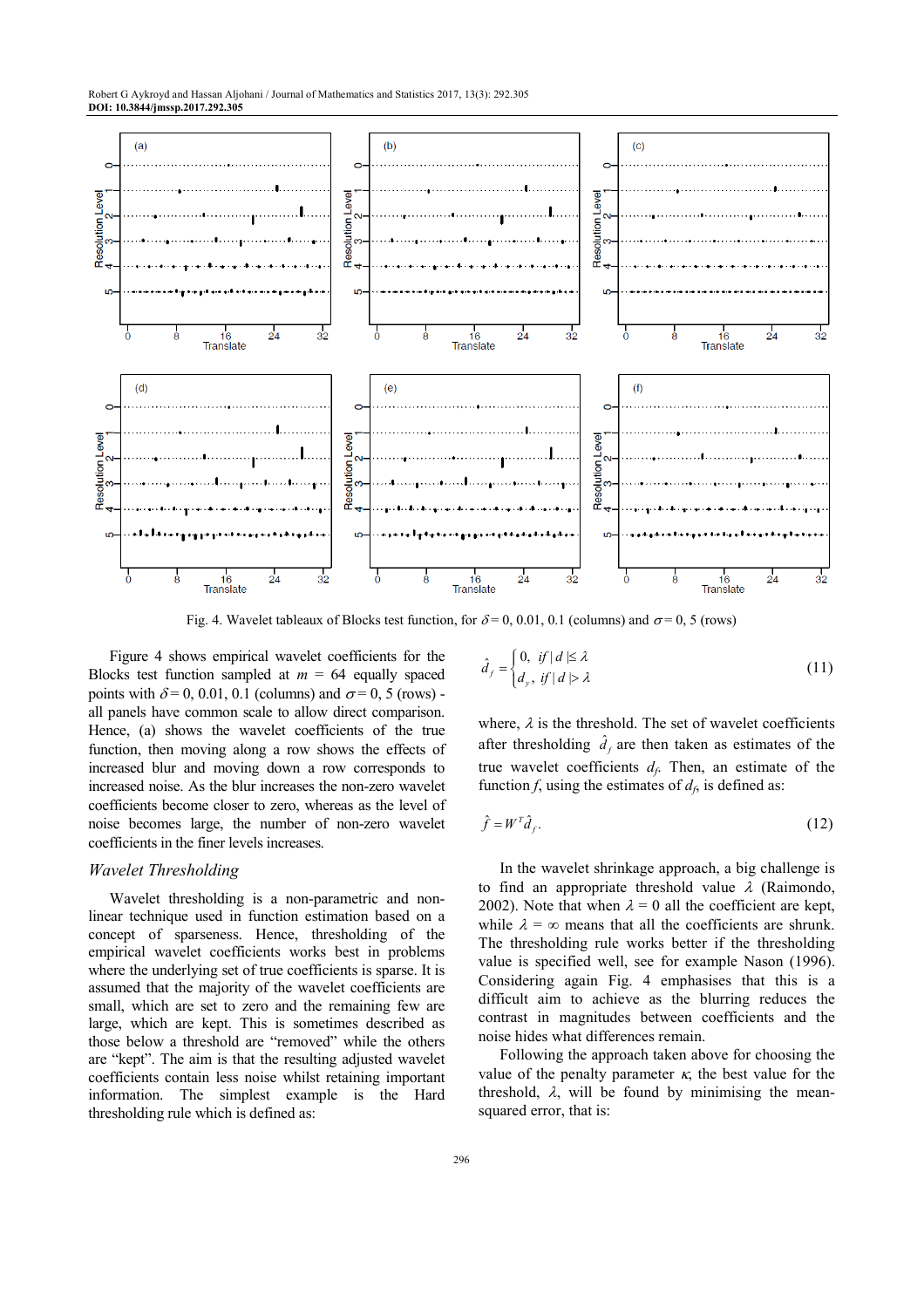$\hat{\lambda} = \arg\min_{\lambda} MSE(\lambda).$  (13)

Again, this is appropriate when there is training data or access to realistic simulated data.

# **A Two-Stage Wavelet-based Inversion Method**

### *General*

The previous sections have introduced two ideas, inverse problems and wavelet methods. The aim now is to combine them together to produce a novel method to analysis linear inverse problems and to investigate the interplay between the choice of penalty parameter,  $\kappa$ , in the inversion method and the threshold parameter,  $\lambda$ , in wavelet thresholding. Two approaches are studied which depend on the order of inversion and wavelet thresholding. In the first method, wavelet thresholding is used as a noisereduction method before inversion with an expectation that this second stage will be better defined and hence more reliable. In the second method, inversion followed by wavelet thresholding is considered in the expectation that using a Haar wavelet in the final step will promote estimation as a step function.

#### *Method 1: Thresholding then Inversion (TI)*

The first step is to perform the wavelet thresholding, based on the Haar wavelet, to remove noise and hence to estimate  $g = Kf$  - the noise-free data. This can be described, by a function *T*, as:

$$
\hat{g}(\lambda) = T(y, \lambda)
$$

which depends on threshold parameter  $\lambda$ . The second step is to perform the inversion. Suppose that this is represented by a function *I* so that:

$$
\hat{f}(\kappa) = I(\hat{g}(\lambda), \kappa)
$$

which depends on an inversion parameter  $\kappa$ . This may take the form of an explicit equation, such as Equation 6, or the numerical maximization of a likelihood. This two-stage process can be written in a single equation:

$$
\hat{f}(\kappa,\lambda) = I(T(y,\lambda),\kappa).
$$

The use of the double argument,  $(\kappa, \lambda)$ , acknowledges the fact that the wavelet-inversion estimate depends on two parameters.

The value of the wavelet threshold,  $\lambda$ , is chosen as:

$$
\hat{\lambda} = \arg\min_{\lambda} MSE(\lambda), \text{where } MSE(\lambda) = \frac{1}{m} \sum_{j=1}^{m} (\hat{g}_j(\lambda) - f_j)^2 \qquad (14)
$$

and then the value of the penalty parameter,  $\kappa$ , as:

$$
\hat{\kappa} = \arg\min_{\kappa} MSE(\kappa), \text{ where } MSE(\kappa) = \frac{1}{m} \sum_{j=1}^{m} (\hat{f}_j(\kappa, \hat{\lambda}) - f_j)^2 \qquad (15)
$$

As illustration consider Figs. 5 and 6. When  $\delta$  = 0.02 there are clear minimum values in the MSE allowing well-defined parameter estimates as  $\hat{\lambda}$  = 2.73 and  $\hat{\kappa} = 0.01$ . The corresponding mean squared errors are 9.32 and 6.65 compared to that of the data at 9.75. For the  $\delta$  = 0.08 cases, in contrast, minimum values are less well defined and hence many values of the parameters will give similar function estimates. Here  $\hat{\lambda} = 0.0$  and hence the corresponding mean squared error and the estimate itself are the same as with the data with MSE of 26.18, then  $\hat{\kappa} = 0.06$  with mean squared error 20.76.



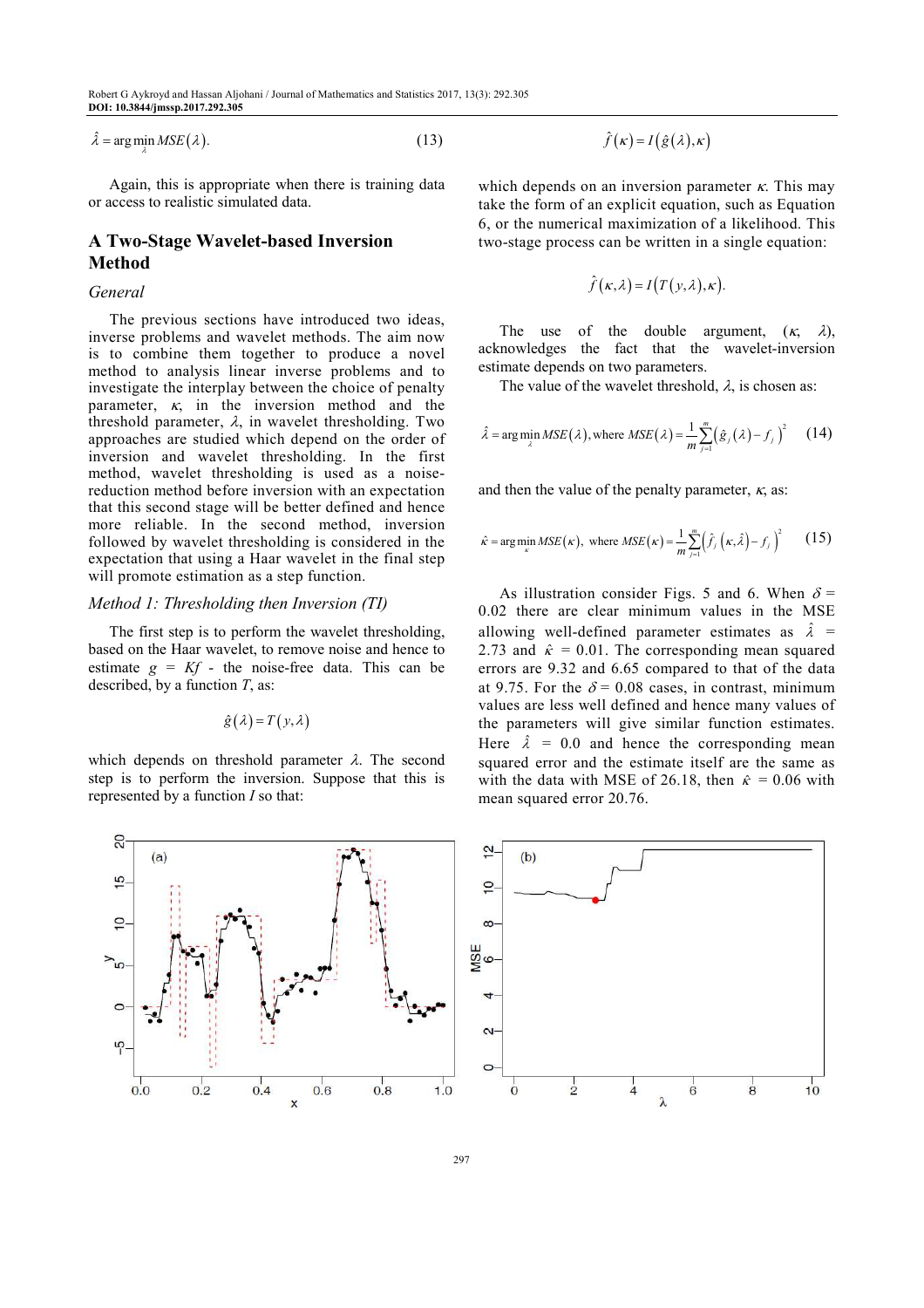Robert G Aykroyd and Hassan Aljohani / Journal of Mathematics and Statistics 2017, 13(3): 292.305 **DOI: 10.3844/jmssp.2017.292.305** 



Fig. 5. Wavelet thresholding then inversion with  $\delta = 0.02$ : (a) true function (dashed), data (points) and estimate (solid) after thresholding, (b)  $MSE(\lambda)$ , (c) true function (dashed), data (points) and estimate (solid) after inversion, (d)  $MSE(\kappa)$ 



Fig. 6. Wavelet thresholding then inversion with  $\delta = 0.08$ : (a) true function (dashed), data (points) and estimate (solid) after thresholding, (b) MSE(λ), (c) true function (dashed), data (points) and estimate (solid) after inversion, (d) MSE(κ)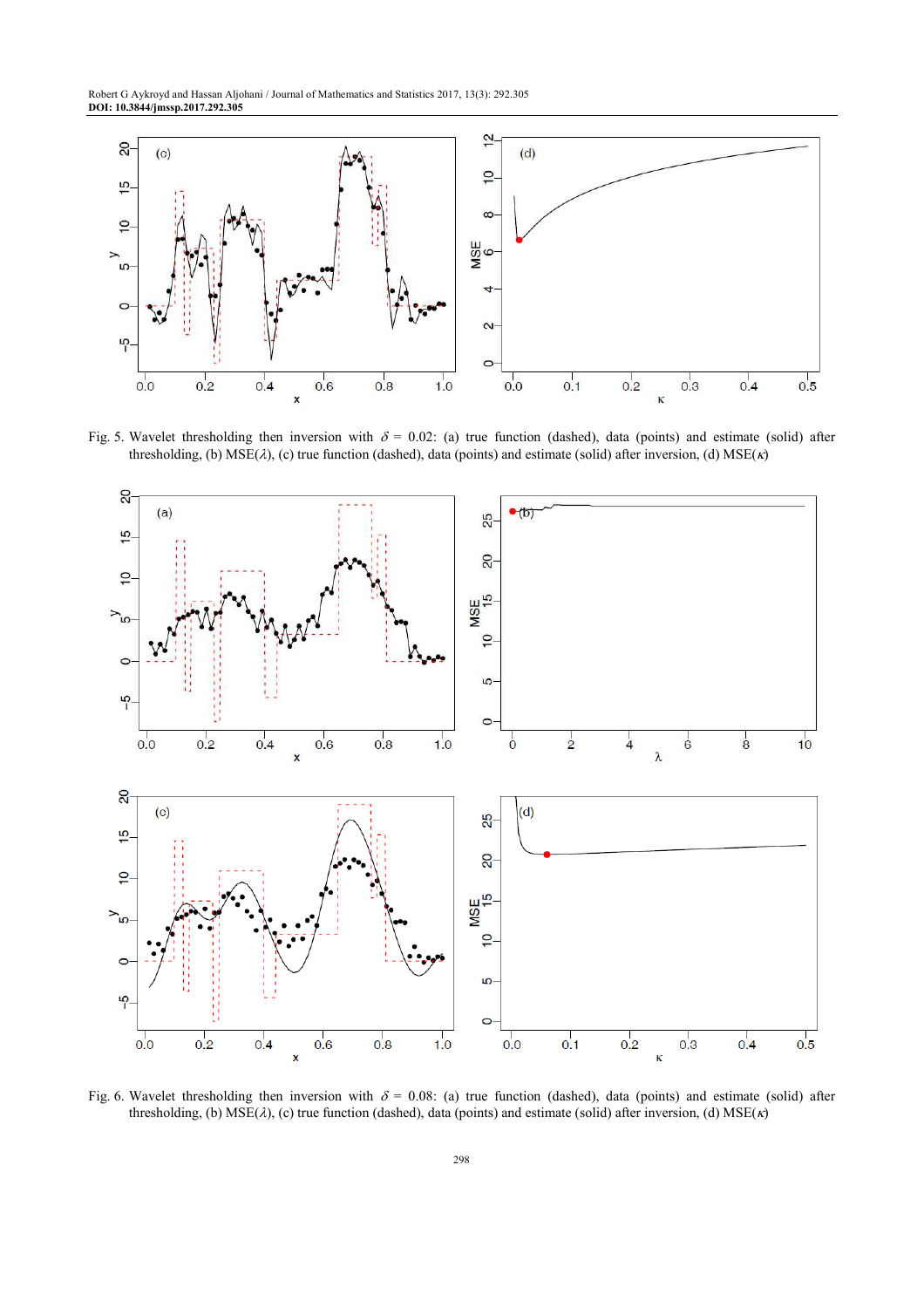The above approach involves sequential estimation of the penalty parameter  $\kappa$  and the wavelet threshold  $\lambda$ . Rather than this conditional approach, however, the two parameters could be found simultaneously, that is by joint minimisation of the mean squared error:

$$
(\hat{\lambda}, \hat{\kappa}) = \arg \min_{\lambda, \kappa} MSE(\lambda, \kappa),
$$
  

$$
MSE(\lambda, \kappa) \text{ where } = \frac{1}{m} \sum_{j=1}^{m} (\hat{f}_j(\kappa, \lambda) - f_j)^2.
$$
 (16)

Although not illustrated here, this approach will be considered in the main simulation study in the next section.

#### *Method 2: Inversion then Thresholding (IT)*

The first step is to perform the inversion which, as before, is represented by a function *I* so that:

$$
\hat{f}(\kappa) = I(y, \kappa) \tag{17}
$$

which depends on an inversion parameter  $\kappa$ . Note that this time, the output of stage one is also a direct estimate of the underlying function *f* rather than of the intermediate function *g*. In stage two, wavelet thresholding is used to produce a sparse representation which is in the form of a step function. This can be described as:

$$
\hat{f}(\kappa,\lambda) = T(\hat{f}(\kappa),\lambda)
$$
\n(18)

which depends on threshold parameter  $\lambda$ . This two-stage process can then be written in a single equation:

$$
\hat{f}(\kappa,\lambda) = T(I(y,\kappa),\lambda). \tag{19}
$$

The value of the penalty parameter,  $\kappa$  is chosen as:



$$
\hat{\kappa} = \arg\min_{\kappa} MSE(\kappa), \text{ where } MSE(\kappa) = \frac{1}{m} \sum_{j=1}^{m} (\hat{f}_j(\kappa) - f_j)^2 \tag{20}
$$

and the value of the wavelet threshold as:

$$
\hat{\lambda} = \arg\min_{\lambda} MSE(\lambda), \text{where } MSE(\lambda) = \frac{1}{m} \sum_{j=1}^{m} (\hat{f}_j(\hat{\kappa}, \lambda) - f_j)^2 \qquad (21)
$$

This approach is illustrated in Figs. 7 and 8 with  $\delta$  = 0.02 and  $\delta$  = 0.08 respectively. In each, (a) and (b) show the results of the inversions - in fact these are a repeat of Figs. 2 and 3. Then, (c) and (d) show the results of subsequently applying wavelet thresholding to the results of the inversion. For  $\delta = 0.02$ ,  $\hat{\lambda} = 4.24$  and  $\hat{\kappa} = 0.01$ , leading to MSE values of 6.83 and 6.18 after stages one and two respectively, compared to a MSE of the data of 9.75. Corresponding values with  $\delta = 0.08$  are  $\hat{\lambda} = 1.01$ and  $\hat{\kappa} = 0.06$ , leading to MSE values of 20.75 and 20.70 after stages one and two respectively, compared to a MSE of the data of 26.18. For each value of  $\delta$  there is a clear visual improvement in the final estimate compared to that after only the inversion. In that a better defined stepfunction is produced - this is especially worthwhile in the moderate blurring case. As with the inversion penalty parameters,  $\kappa$ , the minimum in the MSE is better defined when the blurring is moderate compared to large.

Again, rather than sequential estimation of the parameters, estimates can be found simultaneously, that is by joint minimisation of the mean squared error:

$$
\left(\hat{\lambda}, \hat{\kappa}\right) = \arg\min_{\lambda, \kappa} MSE\left(\lambda, \kappa\right),
$$
\nwhere 
$$
MSE\left(\lambda, \kappa\right) = \frac{1}{m} \sum_{j=1}^{m} \left(\hat{f}_j\left(\kappa, \lambda\right) - f_j\right)^2.
$$
\n(22)

This approach will also be considered in the main simulation study in the next section.

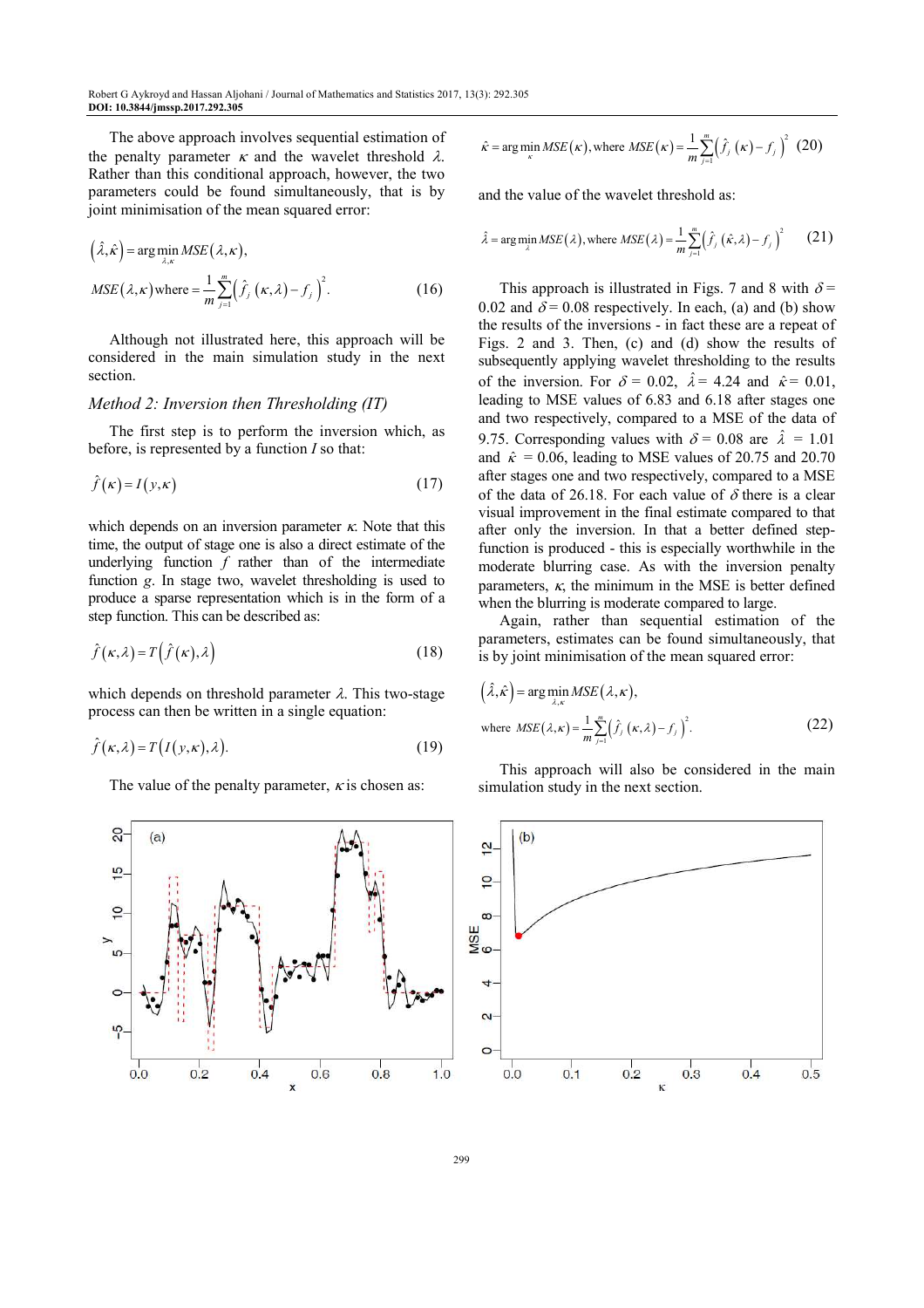Robert G Aykroyd and Hassan Aljohani / Journal of Mathematics and Statistics 2017, 13(3): 292.305 **DOI: 10.3844/jmssp.2017.292.305** 



Fig. 7. Inversion then wavelet thresholding with  $\delta = 0.02$ : (a) true function (dashed), data (points) and estimate (solid) after inversion, (b)  $MSE(\kappa)$ , (c) true function (dashed), data (points) and estimate (solid) after thresholding, (d)  $MSE(\lambda)$ 

![](_page_8_Figure_3.jpeg)

Fig. 8. Inversion then wavelet thresholding with  $\delta = 0.08$ : (a) true function (dashed), data (points) and estimate (solid) after inversion, (b)  $MSE(\kappa)$ , (c) true function (dashed), data (points) and estimate (solid) after thresholding, (d)  $MSE(\lambda)$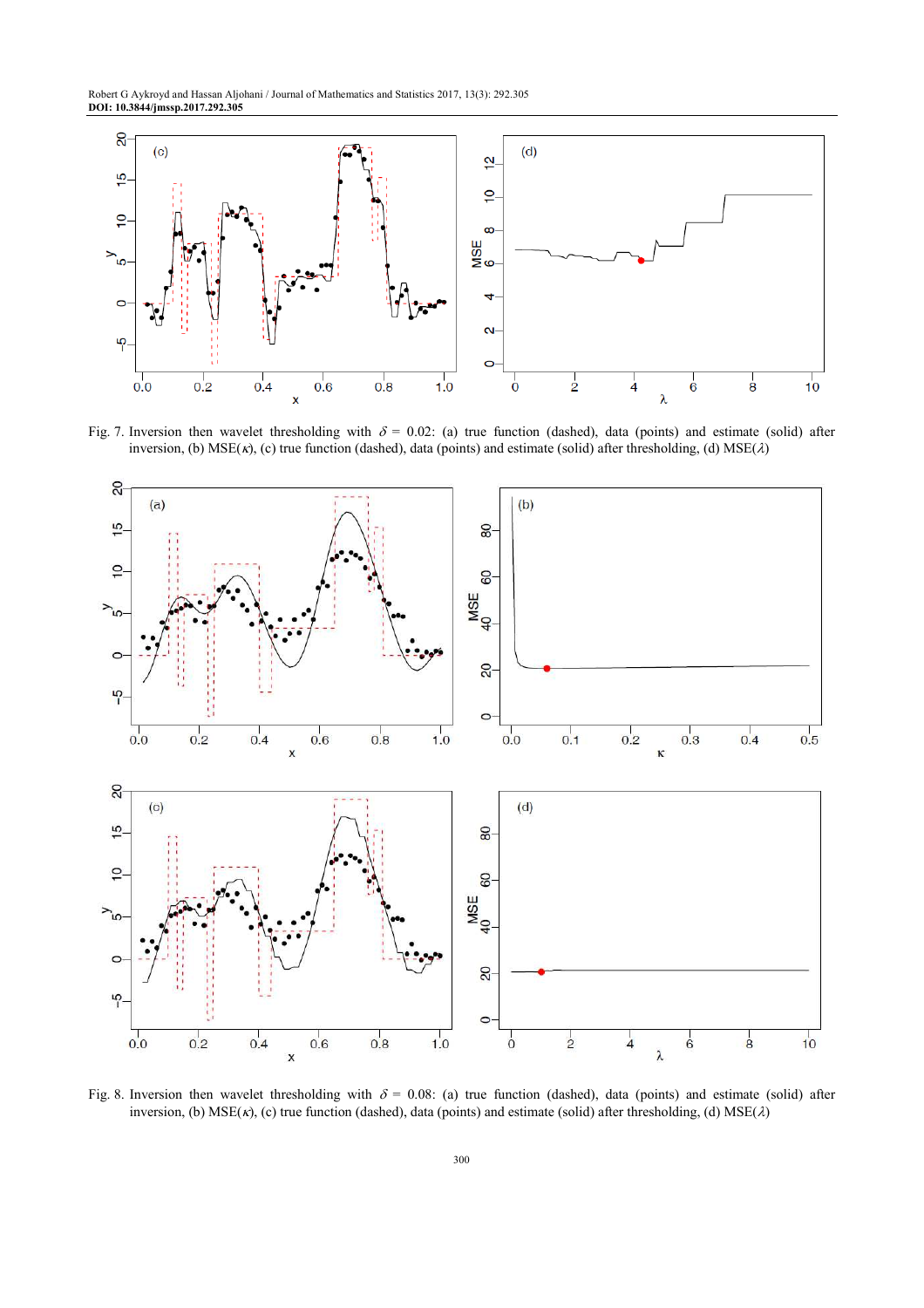# **A Simulation Study of Wavelet-Inversion Methods**

The illustrative results in the previous section have given an indication of the properties of the two basic methods proposed, that is (1) wavelet Thresholding then Inversions (TI) and (2) Inversion then wavelet Thresholding (IT). To compare the estimates more precisely, however, the whole procedure will be replicated  $M = 100$  times and boxplots used to compare the various examples.

### *Method 1: Wavelet Thresholding then Inversion (TI)*

Figure 9 shows results for the two stage approach of wavelet thresholding then inversion where parameters  $\lambda$ and  $\kappa$  are chosen sequentially. In (a), the grey boxplots show the MSE after only the first stage of wavelet thresholding involving the estimation of threshold  $\lambda$  as shown in (b). There is a clear increase in the MSE as  $\delta$  increases. Also, although there is a great spread in estimated  $\lambda$  values, the first few are reasonably consistent at about 2-2.5, then a substantial drop to around 1.5 for higher  $\delta$  values. This reflect the effect of blurring on the true wavelet coefficients where large values get reduced as  $\delta$  increases. Hence, the best threshold also reduces otherwise true coefficients are removed. In balance this also means that more noise remains. The black boxplots in (a) show the MSE after the second stage of inversion is completed and (c) shows the corresponding penalty parameter. Initially, that is for small  $\delta$ , there is little improvement in the MSE due to the inversion, but as  $\delta$  increases the effect if more substantial - as expected. Similarly, this is apparent in the estimates of  $\kappa$  where initially they are close to zero but then increase. Note that the reciprocal conditional number for  $\delta = 0.02$  is  $6 \times 10^{-4}$ , which then jumps to  $2\times10^{-8}$  for  $\delta = 0.03$  indicating a move from mildly to severely ill-conditioned.

![](_page_9_Figure_6.jpeg)

Fig. 9. Wavelet then inversion results showing boxplots: (a) MSE after thresholding (grey) and then after inversion (black) and estimated parameters (b)  $\hat{\lambda}$  and (c)  $\hat{\kappa}$ 

![](_page_9_Figure_8.jpeg)

Fig. 10. Inversion then wavelet results showing boxplots: (a) MSE after inversion (grey) and then after thresholding (black) and estimated parameters (b)  $\hat{\lambda}$  and (c)  $\hat{\kappa}$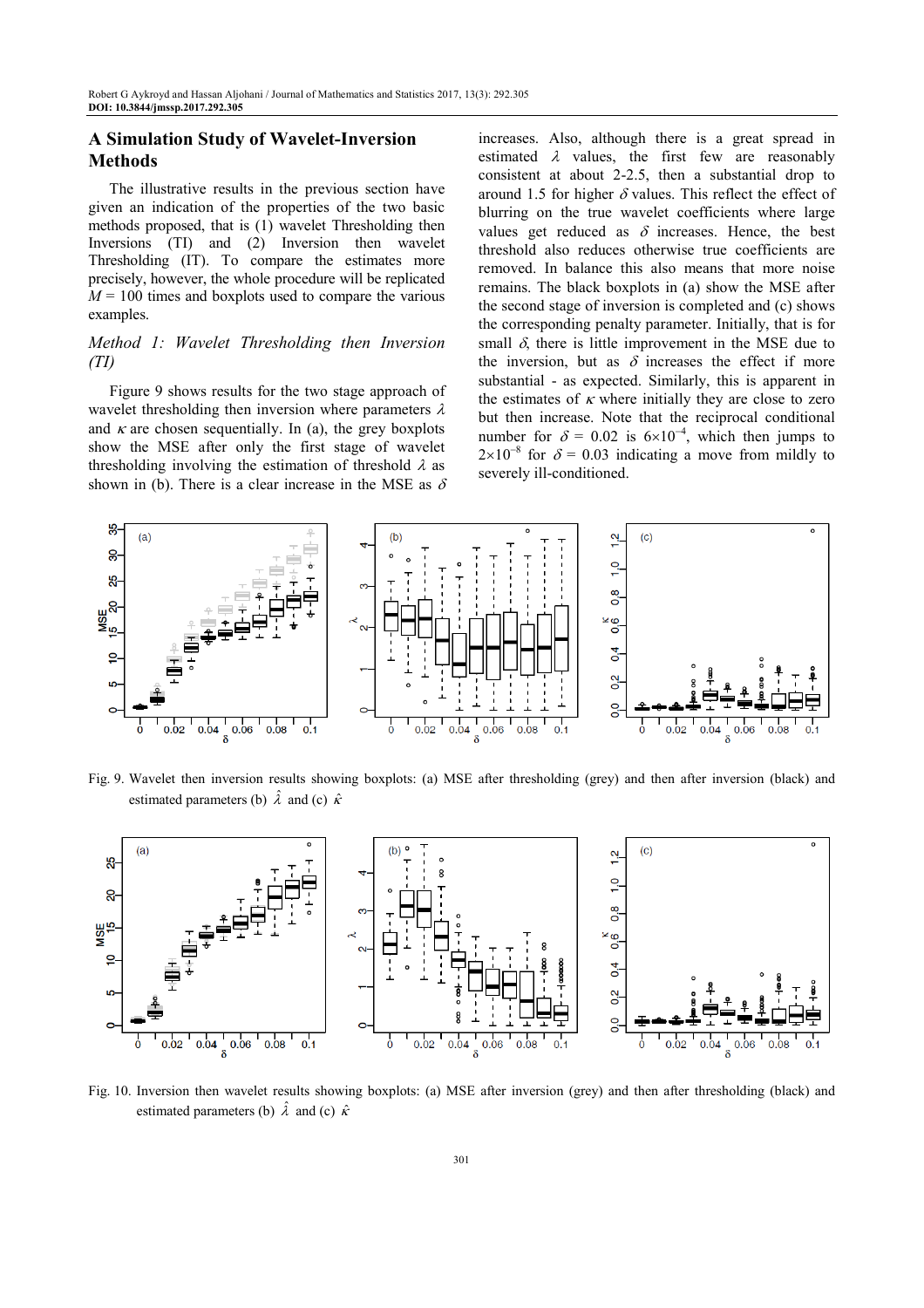![](_page_10_Figure_1.jpeg)

Fig. 11. Comparison of Method 1 and Method 2 with sequential estimation of parameters - a negative value indicates that Method 1 has a larger value.

![](_page_10_Figure_3.jpeg)

Fig. 12. Wavelet then inversion results, with joint estimation of parameters, showing boxplots: (a) MSE and estimated parameters (b)  $\lambda$  and (c)  $\kappa$ 

![](_page_10_Figure_5.jpeg)

Fig. 13. Wavelet then inversion results, with joint estimation of parameters, showing boxplots improvement due to simultaneous estimation: (a) MSE and estimated parameters (b)  $\lambda$  and (c)  $\kappa$  - a negative value indicates a higher value for sequential estimation

# *Method 2: Inversion then Wavelet Thresholding (IT)*

Similar results for Method 2 of inversion then wavelet thresholding are shown in Fig. 10. This time there is very little difference in the MSE values at the end of Stage 1 and Stage 2. The greatest benefit in terms of MSE is for small to moderate  $\delta$  values, for example up to about 0.03 or 0.04. There is a very noticeable pattern in the estimated  $\lambda$  values used in the wavelet thresholding which is much more pronounced than in Fig. 10. Finally, Fig. 11 shows a comparison of the two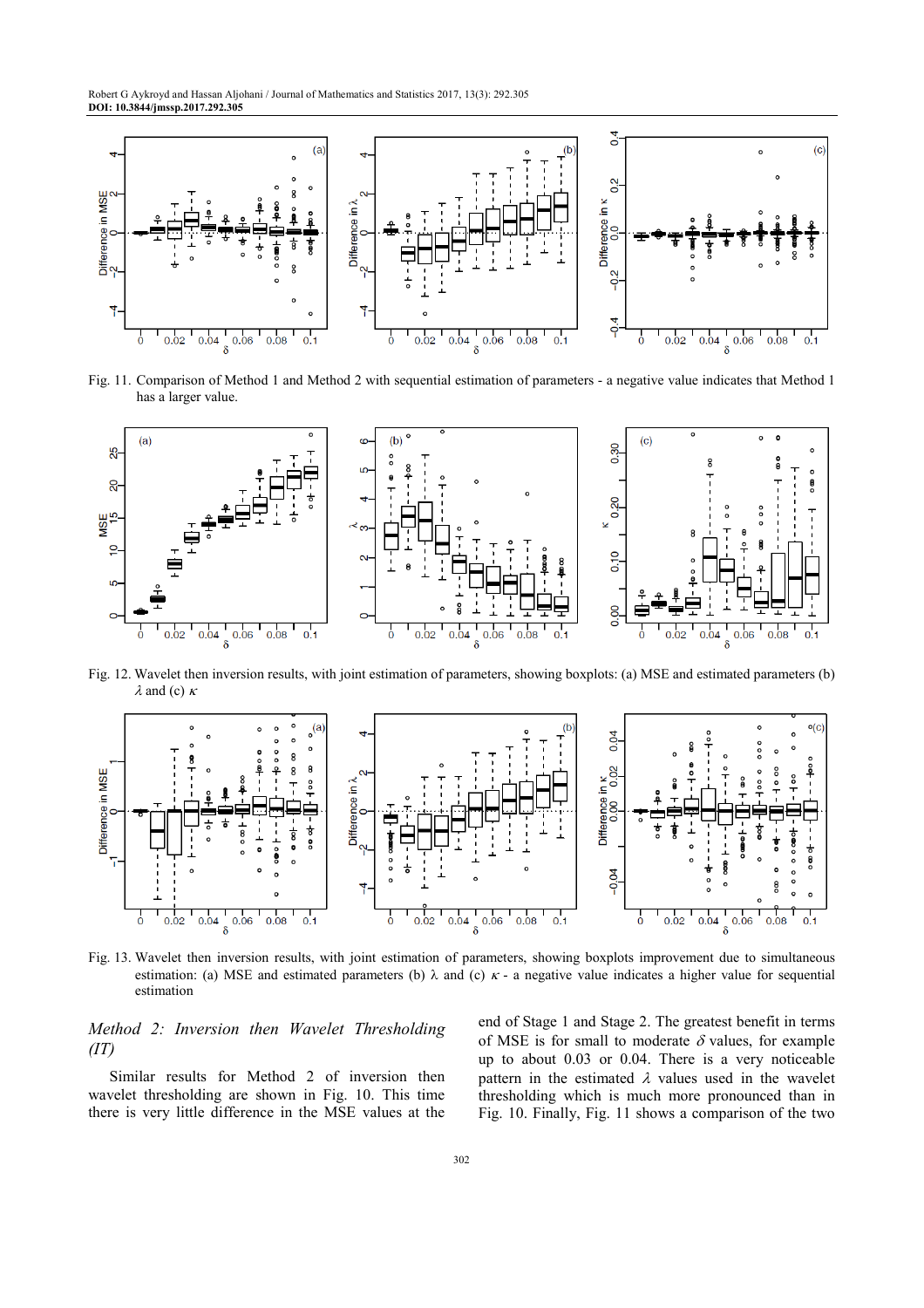methods. In (a) there is a clear improvement in terms of MSE for  $\delta$  in the range 0.0-0.03 by performing Inversion then wavelet Thresholding (IT) over vice versa (TI). There is also a clear pattern in the estimated  $\lambda$  values but nothing noticeable in the  $\kappa$  values. This indicates that inversion then wavelet thresholding is the best method in terms of MSE, but more importantly in terms of producing a function estimate resembling a step function.

### *Comparison of Joint Estimation of* λ *and* <sup>κ</sup>

Before making final conclusions, in this section simultaneous estimation for the parameters  $\lambda$  and  $\kappa$  is considered. Figure 12 shows the results using wavelet thresholding then inversion with joint estimation of the wavelet threshold  $\lambda$  and the penalty parameter  $\kappa$ . Fig. 13 compares the results with those from the separate sequential estimation of  $\lambda$  and  $\kappa$ . Given the very wide variability it is difficult to conclude more than that there is general agreement between the methods, but there are some consistent patterns which are worthy of comment. From Fig. 13(a) the median MSE is slightly better for joint estimation for small  $\delta$  but very slightly worse for large  $\delta$ . In (b) the joint estimate of  $\lambda$  is smaller for small values of  $\delta$  and larger for larger values of  $\delta$  in the joint estimation compared to the sequential. Finally, the values of  $\hat{\kappa}$ , compared in (c), are much more similar, though there is less variability for small  $\delta$ .

Figures 14 and 15 show similar comparisons for Method 2, that is inverse then wavelet thresholding, using joint estimation of  $\lambda$  and  $\kappa$  and compared to sequential estimation. In Fig. 14 there are very similar MSE values in (a) and estimates of  $\kappa$  in (b), but a different pattern in the  $\lambda$  values in (c). In Fig. 15, the improvements in MSE due to simultaneous estimation are clearly seen in (a) as in almost all cases there is a reduction in MSE. This appears to be mainly due to a change in the estimated wavelet threshold  $\lambda$  with smaller values for small  $\delta$  and larger values for larger  $\delta$ . There is, perhaps, an indication of smaller  $\kappa$  values in the joint estimation case. Hence, for this method there is a worthwhile improvement performing joint estimation of  $\lambda$  and  $\kappa$  compared to the sequential approach.

![](_page_11_Figure_6.jpeg)

Fig. 14. Inversion then wavelet results, with joint estimation of parameters, showing boxplots: (a) MSE and estimated parameters (b)  $λ$  and (c)  $κ$ 

![](_page_11_Figure_8.jpeg)

Fig. 15. Inversion then wavelet results, with joint estimation of parameters, showing boxplots improvement due to simultaneous estimation: (a) MSE and estimated parameters (b)  $\lambda$  and (c)  $\kappa$ - a negative value indicates a higher value for sequential estimation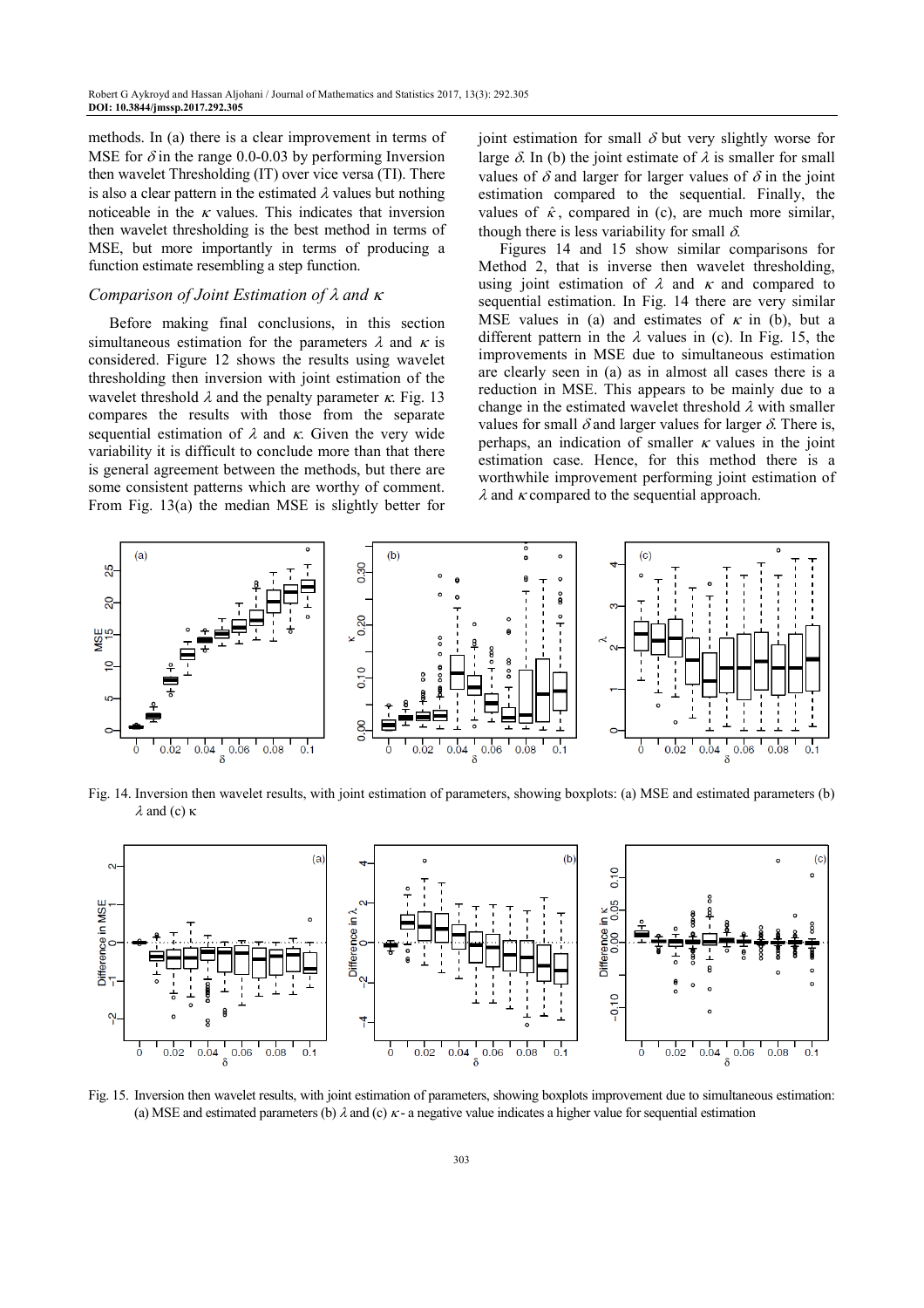Robert G Aykroyd and Hassan Aljohani / Journal of Mathematics and Statistics 2017, 13(3): 292.305 **DOI: 10.3844/jmssp.2017.292.305** 

![](_page_12_Figure_1.jpeg)

Fig. 16. Comparison of simultaneous estimation of  $\lambda$  and  $\kappa$  in terms of (a) MSE, (b)  $\hat{\lambda}$  and (c)  $\hat{\kappa}$ - a negative value indicates a higher value for IT estimation

Figure 16 shows the final results which compare the MSE and the two sets of joint parameter estimates. In (a) the MSE is initially better for wavelet thresholding then inversion but for larger  $\delta$  values inverse then wavelet thresholding is better. For smaller  $\delta$  the estimated threshold  $\hat{\lambda}$  in (b) is larger for wavelet thresholding then inversion but smaller for larger  $\delta$  values. There is no substantial pattern visible amongst the variability in (c) for the estimated  $\kappa$ .

## **Discussion**

The aim of this work was to investigate the use of wavelet-based models for the estimation of piecewise constant functions in inverse problems. The nature of inverse problems means that some of the attractive computational properties of wavelets are lost, but they still present a useful modelling tool. Inverse problems are widely encountered in the applied sciences and assumptions of piecewise constant, or at least piecewise smooth functions, are appropriate. It is common, however, to use prior distributions on the function values themselves which usually lead to poor reconstruction-shrinkage type models move in the estimates towards zero whilst smoothing priors destroy sharp discontinuities. Hence, the approach proposed here has the potential to have significant impact on a wide range of practical problems.

## **Conclusion**

From the results it is clear that for this type of function the best method is to use inversion then wavelet thresholding. This leads to a function estimate which more closely resembles a step function and generally has a smaller mean squared error. Although sequential estimation of the two parameters,  $\lambda$  in the thresholding and  $\kappa$  in the likelihood penalty function, is satisfactory there is still a further benefit from estimating them together. It is worth saying that for larger problems, then the sequential estimation is quicker and potentially more reliable than joint estimation. The comparisons here have estimated parameters by minimum mean squared error which is feasible when training data are available or for when realistic simulations can be performed, but in other situations other estimation approaches would be preferable. This is the theme of further work in this area. Also, it is our intention to evaluate the procedures on real data problems, in particular application to archaeological stratigraphy where data is 1D and a segmentation into occupation layers is required.

## **Acknowledgment**

The authors thank the Editor and referees for their helpful comments.

#### **Author's Contributions**

Both authors participated in all aspects of the research and the writing of the article.

# **Ethics**

The authors confirm that this article is original work and contains unpublished material. The authors declare no conflict of interest and there are no ethical issues involved.

#### **References**

- Allum, G., R. Aykroyd and J. Haigh, 1999. Empirical Bayes estimation for archaeological stratigraphy. J. R. Stat. Society, 48: 1-14. DOI: 10.1111/1467-9876.00135
- Aykroyd, R.G., 2015. Industrial Tomography: Systems and Applications. 1st Edn., Woodhead Publishing, ISBN-10: 1782421181, pp: 772.